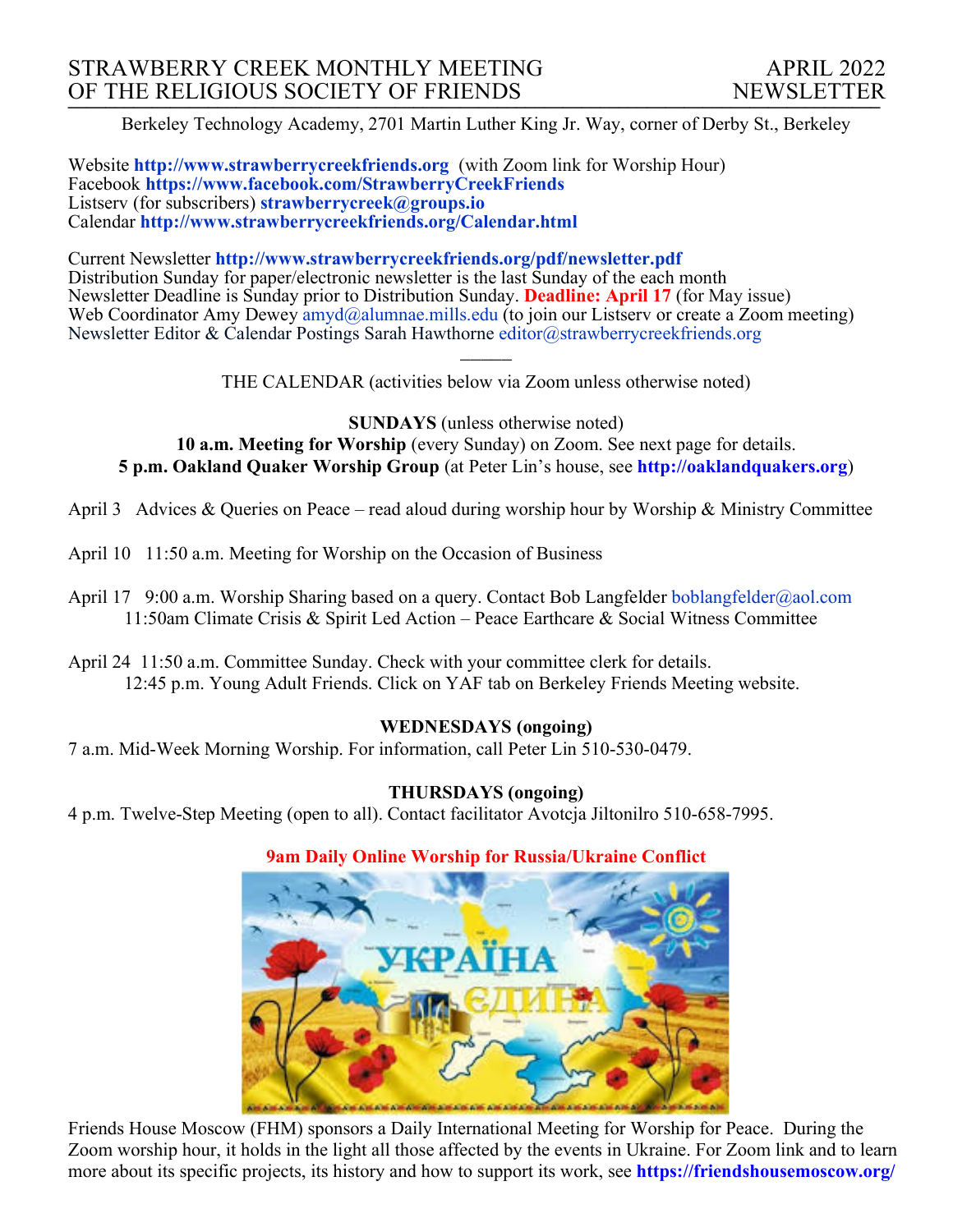### **Strawberry Creek Sunday Worship (Zoom)**

We meet for worship at 10am Sunday mornings via Zoom; link posted on SCMM home webpage **http://www.strawberrycreekfriends.org** The "Virtual Meeting Room" opens earlier at 9:30am. Our worship closes at 11am, followed by holding in the light those in need, announcements, and social time to share. Newcomers are invited to sign the Guest Book on our website homepage.

## **Oakland Quaker Worship Group - Sundays**

Sundays at 5pm the Oakland Quakers meet in person at the home of Peter Lin. Contact Peter or go to their website **http://oaklandquakers.org**

### **Berkeley Friends Meeting (BFM)**

The Zoom link for Sunday worship may be found online. **http://www.berkeleyfriendsmeeting.org**

### **Quaker Center Morning Worship (Zoom)**

Every morning (7:30-8am) Quaker Center Ben Lomond offers worship, and once a week it offers worship sharing (Wed at 10am). For these and other Quaker Center events, see **www.quakercenter.org**

#### **Western North American Experiment w/Light**

At 6:30pm on the fourth Wednesday of every month, e.g., April 27, the Western North American Experiment with Light group meets on Zoom **https://us02web.zoom.us/j/6820730575** For more information, contact Barbara Birch.

### **FCNL Priorities (from SCMM)** March 19, 2022

Twenty-six F/friends have weighed in on this draft at a called listening meeting and a PESW Committee meeting. We bring this to Meeting for discernment and seasoning, w/final action April 11; submission April 12.

We have been asked to submit no more than seven priorities with wording for each around 30 words. The draft below complies with their request.

We would like FCNL to maintain the opening statement:

We are mindful that our nation has a special responsibility to redress the consequences of our history of slavery and genocide, together with ongoing racebased discrimination and oppression. With each priority below, we will identify, expose and work to eliminate institutional racism, institutional sexism, and other forms of systemic discrimination.

The current Statement of FCNL Legislative Priorities states that the order of these priorities does not reflect their comparative importance. However, Strawberry Creek Monthly Meeting strongly feels there is comparative importance of listing the environmental justice/climate crisis first and foremost as the existential threats most paramount to our times. At the same time, we recognize that there is intersectionality presented by these priorities and that they cannot be dealt with separately. Other changes in bold.

• Strengthen environmental protections and advance environmental justice, while recognizing the finite capacity of the Earth\* and the need to protect human, animal and plant diversity.

.

• Promote sustainable, science-based solutions to the climate crisis and prioritize international cooperation to achieve global sustainability goals and protect vulnerable populations. Recognize the roles of our own overconsumption and the false goal of increasing Gross Domestic Product (GDP).

• Support equitable access for all to participate in open, secure, and transparent political and electoral processes, protect the integrity of our democratic institutions and processes, and work to ensure honesty and accountability of elected and appointed officials. Legislation to help restore public trust in election outcomes by improving and protecting non-partisan election administration, transparency, and public observation.

• Witness and advocate for American Indian, Alaska Native and Native Hawaiian rights and concerns. Honor the treaties and promises.

Promoting peacebuilding by emphasizing diplomacy and honoring treaties and by working towards peaceful prevention and resolution of violent conflict amongst nations and communities.

Other current legislative priorities were supported, such as addressing racial inequities, advocating for a justice system that is just and equitable, eliminates mass incarceration and police brutality, and establishes lawenforcement that is community-oriented and demilitarized.

Prioritizing programs that meet basic needs including universal access to quality affordable healthcare and protect women's reproductive rights to health care.

\* (Please capitalize the word Earth. As Leonard Joy has said, "..*all the other planets are capitalized when written, Earth should be also.*"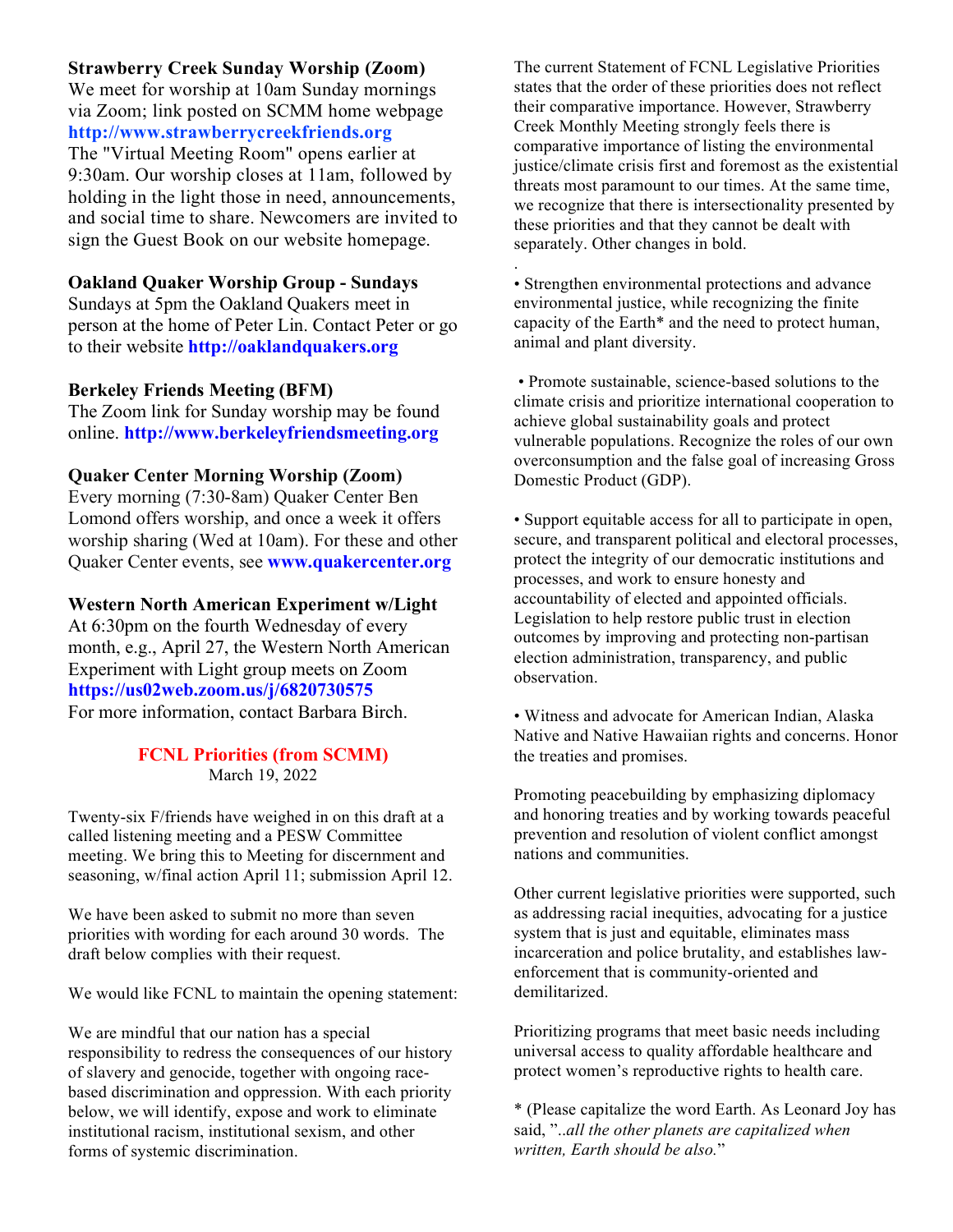**PESW hosts Climate Change session April 17** At March Business Meeting, PESW Clerk Larry Strain presented the following epistle from Quaker Institute for the Future, which Peace Earthcare and Social Witness (PESW) Committee has endorsed**. At April Business Meeting, Friends will be asked to forward this epistle to Pacific Yearly Meeting.**

# **QIF Epistle: Responding to the Threat of Overwhelming Climate Change**

#### Greetings to Friends everywhere:

As Trustees of Quaker Institute for the Future we are moved to share with Friends our concerns about the urgent need to respond to planetary climate change. The world has gone from climate change to climate crisis to climate emergency. The time in which nations and citizens of the world can yet act to mitigate the worst effects of climate change is rapidly vanishing. In the spirit of Quaker tradition, we have prepared this epistle in hope that it may inspire Friends in solidarity with truth seeking  $\&$  in their discernment on witness  $\&$  action

Scientific information about climate change is rigorously tested and clear. In 2018 the Intergovernmental Panel on Climate Change (IPCC) reported a window of only twelve years for the nations of the world to make dramatic cuts in the burning of fossil fuels to prevent climate change from becoming catastrophic. However, the International Energy Agency reported that greenhouse gas emissions in 2022 and 2023 are certain to rise to the highest levels ever recorded. And now the Sixth Assessment Report of the IPCC, released on August 9, 2021, reiterated their warning in the starkest terms.

We are all witness to the record temperatures causing persistent and lethal heat waves; prolonged droughts; water reservoirs at a fraction of their capacity; crop failures; regional food system collapse; melting icecaps; increasing ocean temperatures; rising sea levels; dying coral reefs; massively destructive forest fires; an unprecedented increase in flash floods; increasingly destructive storms sweeping over human settlements; all leading to a perilous increase in refugees, poverty and social violence with ever more people seeking sustenance, safety, and shelter wherever they can find it.

All areas of human relationship, wellbeing, and the common good are imperiled by the continuing deterioration of Earth's habitability. Human settlements, livelihoods, and food and water provisioning are increasingly disrupted. Health disorders, especially from stress and trauma, are already on the increase. Ethnic, racial, political, and economic violence, displacement and migration mean cruel hardships that trigger even

more of the same. It is clear: the long-presumed right to an earth capable of sustaining life is increasingly imperiled.

Nevertheless, the nations of the world and their citizens are failing to act with appropriate measures. What needs be done to prevent the worsening consequences of climate change is not being done. *This is the crux of the matter.* At this point, effective intervention depends on action by governments with the support of engaged citizens doing everything possible at a personal and civic level to reduce greenhouse gas emissions. The required speed and level of active collaboration are now being compared to the response during World War II, when, virtually overnight, the U.S., Canada, and other countries repurposed their economies.

Fortunately, contemporary school children and young people of the world are not slow to comprehend the reality of catastrophic climate change. Students in the villages, towns, and cities of the world have joined in climate action strikes— "Fridays for the Future." Young people are distinctly aware they are inheriting a climate catastrophe.

As nations begin to recover from the COVID-19 pandemic, there has been a great push to "reopen the economy" and "get back to normal." But an effective emergency response to the climate crisis will have no such return to "normal." There is no "normal" to return to. We are on the other side of a changing climate. Can catastrophic change be averted? If not, what are the consequences?

#### **What can we do? Here are some things we can do:**

\*Support young people in their efforts to protect their future. \*Communicate the climate emergency message to governments at all levels from local to national. \*Seek out and work with organizations and community efforts to spread the climate emergency message.

\*Volunteer to make presentations to religious, cultural, civic and other community-based organizations.

\*Support the climate change witness and ecojustice work of your Yearly Meeting.

\*Follow COP26 online <ukcop26.org>.

\*Connect with Quaker Earthcare Witness (QEW). QEW will provide reports from COP26 in Glasgow in November 2021. \*Connect with Earth Quaker Action Team (EQAT). EQAT works to build a just and sustainable economy through nonviolent direct action with a focus on transitioning from fossil fuels to renewable energy.

\*Connect with Friends Committee on National

Legislation (FCNL). Every letter, email, phone call, and visit to government representatives on this issue ramps up the sense of urgency.

\*Support the Quaker United Nations Organization (QUNO) in their quiet diplomacy work with the negotiators at COP26. Like the other Quaker organizations, the QUNO website has excellent resources on Climate Change.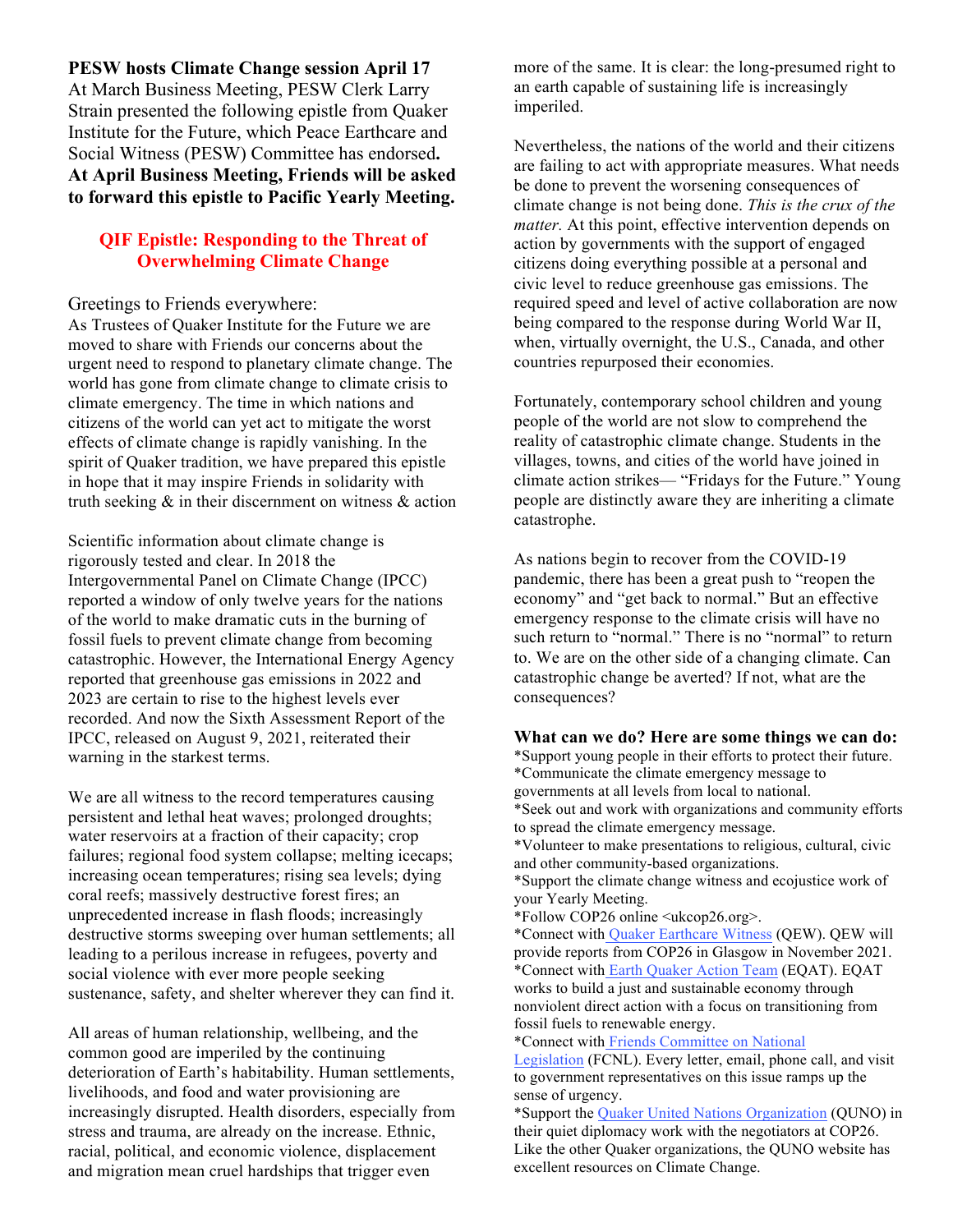# **Strawberry Creek Monthly Meeting Meeting for Worship on the Occasion of Business March 13, 2022 draft minutes**

*For review and approval at April 10, 2022, Meeting for Business*

Meeting for Business opened at 11:50 a.m. with silent worship and was conducted via Zoom. Elizabeth Moses Strain clerked the meeting. 41 Friends were present.

Larry Strain read the Peace, Earthcare, and Social Witness Committee's responses to the Advices and Queries on Meeting for Worship.

The Clerk reviewed the agenda, which was posted by the Recording Clerk to groups.io on March 12th.

The Recording Clerk then read the February, 2022, minutes. The minutes were approved with the correction of the name of the Black Quaker Lives Matter Film Festival.

### **Query**

The clerk read the query: "*We are reminded to consider how our work and decisions today support SCMM in becoming an actively anti-racist faith community."* 

### **Correspondence and Clerk's Business**

The clerk shared a minute on the crisis in Ukraine from Berkeley Friends Meeting, approved February 13, 2022. It was suggested that we reach out to BFM to see how we might collaborate with them. That communication will be conveyed by Peace, Earthcare, and Social Witness. The clerk will share the minute via groups.io.

The clerk also mentioned an international daily Meeting for Worship for peace sponsored by Friends House Moscow, which is at 9:00 a.m. in the Pacific Time Zone. She quoted from the announcement which was posted to groups.io on March 12, "We hold in the light all those affected by the events in Ukraine."

### **Old Business**

Communications Committee (Sarah Hawthorne) presented the plan for how Meeting will pay for future Western Friend subscriptions. The plan was approved as follows:

*Beginning with the 2023 subscription year (January - December 2023), the Meeting will pay for an annual Western Friend subscription (in a format of their choice) for each household listed in the current Strawberry Creek Friends directory (excluding Scattered Berries), provided that at least one person in that household has made a timely request to the Meeting's Librarian (or other designee). Notice of the deadline for making such an annual request will be given directly to current Western Friend subscribers via email or (if requested) by phone. Notice of the request deadline also will be disseminated to the Meeting community, e.g., during announcements at end of Sunday worship hour, Meeting for Business, List serve and Meeting newsletter*

Communications Committee (Sarah Hawthorne) presented the proposed update of Librarian's job description, which had been seasoning since last business meeting. The only change from the text originally circulated was adding "processes" to "Quaker history, and testimonies." The job description was approved.

Folks were asked to be on the lookout for a "draft" Wix website whose link will soon be posted on the list serve to solicit feedback. Wix is a standard platform and should make it easier for a wider range of people to serve as Web Coordinator in the future.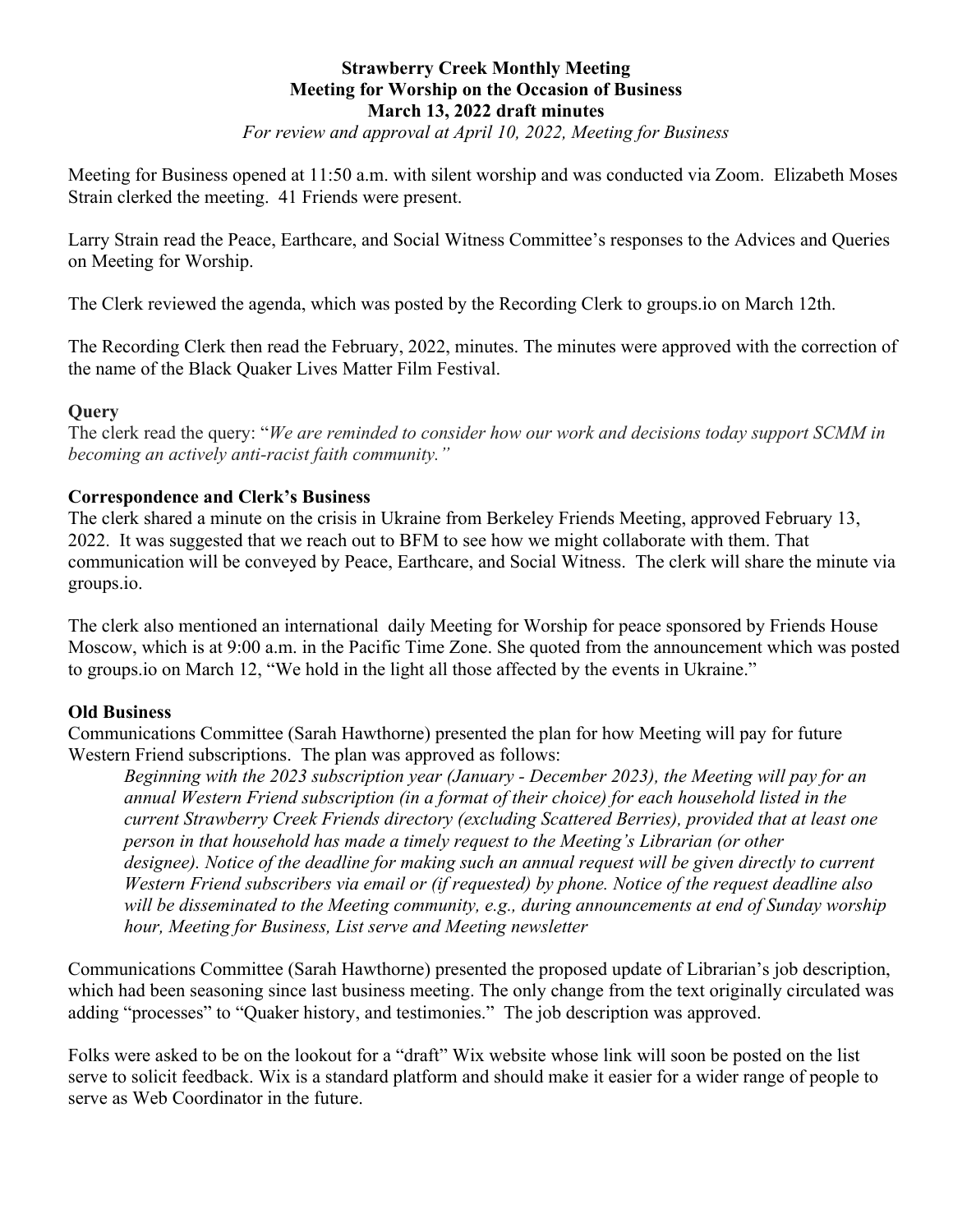Care of the Meeting Committee (Stephen McNeil) brought back the transfer of membership of Lydia Bryans to Downingtown Monthly Meeting, Philadelphia Yearly Meeting. No concerns had been raised. The transfer was approved, with regret for our loss of Lydia.

# **New Business**

State of the Meeting Report Writing Committee (Michelle Bellows) presented the first draft of the State of the Meeting Report. Deep appreciation was expressed for the writing group's fine work. Several Friends had comments, which the committee will consider in drafting a revised version. A final draft will be brought to the April business meeting. People who have suggestions can contact members of the committee (Michelle, Chris Hogness, and Betsy Morris).

Peace, Earthcare, and Social Witness Committee (Stephen McNeil) circulated our draft recommendations for FCNL Legislative Priorities via groups.io March 11. Friends were invited to share suggestions and refinements directly with the committee as this seasons over the month.

Worship and Ministry Committee (Judith Schumacher Jennings) presented a reopening proposal, which Ralph Murphy circulated via groups.io March 11. Laura Miller answered questions regarding the medical facets of the plan. Friends who have concerns and suggestions can share them with Ralph or Judith.

# **Reports**

Larry Strain shared a report about the initial year's activities of the Community Sharing Fund. A listening meeting has been scheduled for May 29th.

Larry Strain presented the epistle on climate change from Quaker Institute for the Future, which the Peace Earthcare and Social Witness Committee has endorsed. At the April Business Meeting, Friends will be asked to forward the epistle to Pacific Yearly Meeting.

# **Query**

The Clerk invited us to contemplate the query: "How did our work today support us in becoming an actively anti-racist faith community?" One friend shared that the Quarterly Meeting is exploring what different Monthly Meetings are doing to become more actively anti-racist.

# **Announcements**

- Next Meeting for Business April 10th, 2022, at 11:50 a.m.
- Power, Privilege, and Race Subcommittee will stream "Backs Against the Wall: The Howard Thurman Story" on Friday March 18 at 7 pm. There will be discussion afterward. The link will be sent via groups.io closer to March 18. If you have questions, please contact Susan Burr, susanburr45@gmail.com.
- PacYM will be going hybrid this year, at Mt. Madonna, July 22-27.

The Meeting closed with worship at 2:15 p.m.

Respectfully submitted,

Elizabeth Moses Strain, Clerk Beth Wrightson, Alternate Clerk Paul Jolly, Recording Clerk

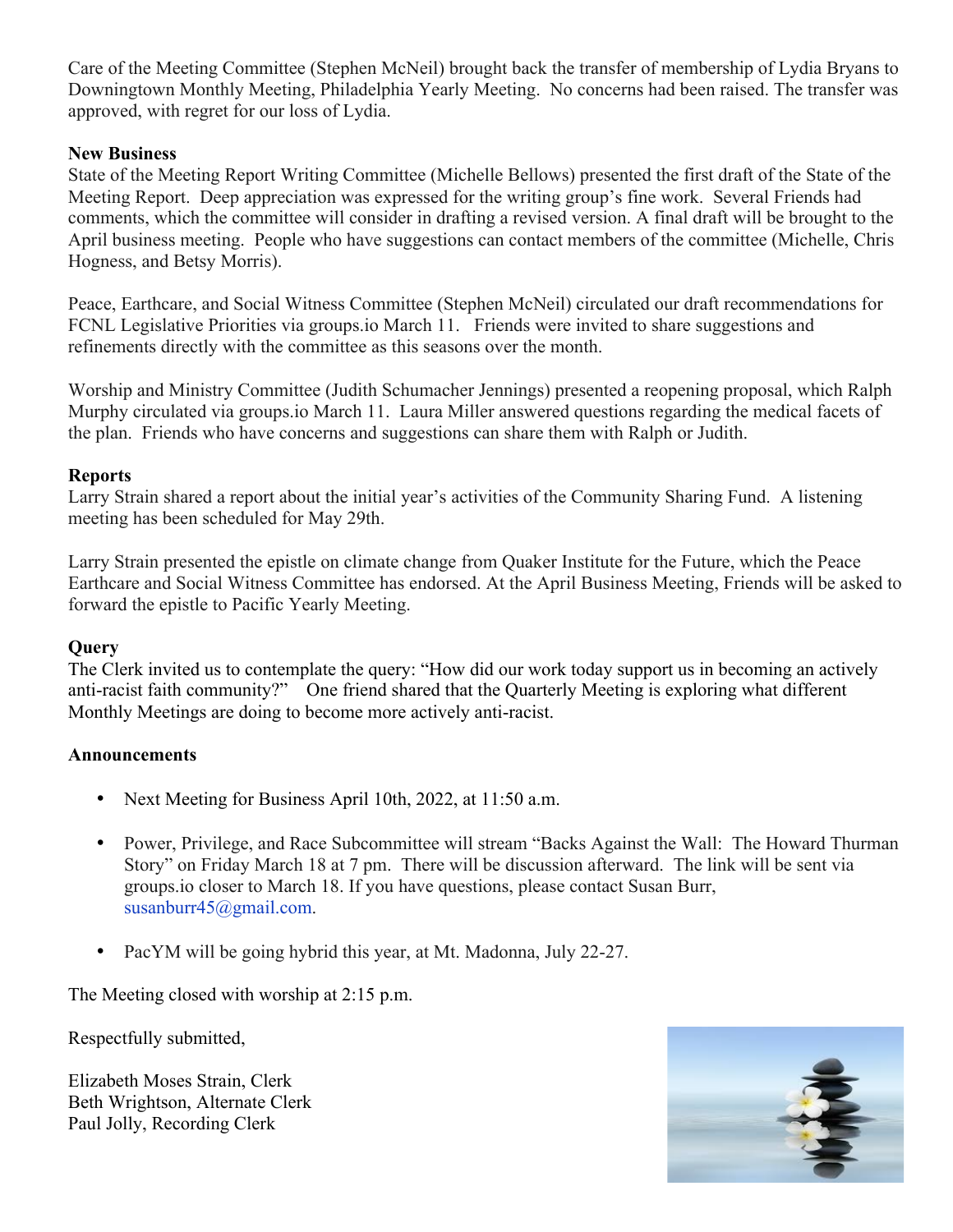# **Reflections on Advices & Queries on… Meeting for Worship**

*from Peace, Earthcare & Social Witness*

### **Edits**

After "Come regularly to Meeting for Worship, even when you are angry, tired, or spiritually cold", one Friend suggested adding "seeking understanding of a Spirit-led response" and "Be open to awareness of need and suffering, in our own meeting and in the world at large, and of your personal role in responding it."

In the sentence, "At times the Spirit may prompt you to speak", change the word *speak* to "offer ministry". Change the sentence, "Wait patiently to know that the sense and the time are right", to "Wait patiently to know that the Message and the time are right."

Another Friend suggested that the query "am I careful not to speak at undue length" could be dropped or separated from "am I careful not to speak beyond personal spiritual experience?" which is important to keep in mind.

### **Reflections**

I was not quite sure what "Our daily lives are linked with the Meeting for Worship, the Meeting for Worship with our daily lives." means. Meeting for Worship is a corporate event, not a time for individual worship/mediation.

I translate the second sentence to something that is meaningful for me, for instance: "in direct communion with each other, we offer ourselves to the best in each other, for the best in our lives, our communities, and our world." There was a recent comment on some FB Quaker site about writing g-d, much as the ancient Hebrews could not write the name of Yahweh. I like that notion. And, I accept the ministry of all. You don't have to use language that makes me comfortable; I have to strive to hear your truth behind the words.

Am I prepared for worship? I prepare for silence, breathe, be still, try not to think. Worship comes out of the silence, out of the group. Silence in Meeting is different than silence alone. I find god and spirit outside myself, in community with others and the natural world. My thoughts and words get in the way of my experience of spirit, and I find spirit in silence and in other people's words. ##

### **2022 State of Meeting Report**

Betsy Morris, Christopher Hogness, Michelle Bellows

On February 20, 2022, Friends gathered in the spirit to reflect on the spiritual life of Strawberry Creek meeting over the past year. Thirty-three members and attenders were present on Zoom, preceded by a request for written input from those who do not use zoom. A rich, intimate, and spirit infused sharing reflected many different aspects of individual and corporate spiritual experience in our meeting in 2021, many of which continue to be framed by COVID pandemic.

### **Gratitude**

Many expressions of gratitude, for a wide variety of experiences, were offered. The work of individuals, committees, and the meeting as a whole in engaging with the world beyond Meeting and with one another within our community was celebrated.

Gratitude was expressed for the sharing of engagement with homeless youth, education increasing our consciousness of the burden of racism on us all, and for support of those in our meeting leading efforts in Earthcare.

Thanks were given for the sense of connection to one another that is provided by service through committee work and other shared endeavors. Gratitude was offered for our clerk, for her sensitivity to the subtle motions of spirit while clerking our meetings for business, which has made our shared experience of the pandemic much less difficult than it might otherwise have been.

We asked ourselves "How fares the Truth amongst us?" Many expressed gratitude in their experience that Spirit has been present in miraculously gathered meetings for worship despite physical distance. One Friend noted that our truth muscles are getting stronger, and that the denial that creates a veil is not getting in the way as much. Another Friend noted that the great thing about Truth is that there is always more of it to confront and absorb. The Pandemic was credited with providing inward time to refocus on existential issues of climate and racial justice.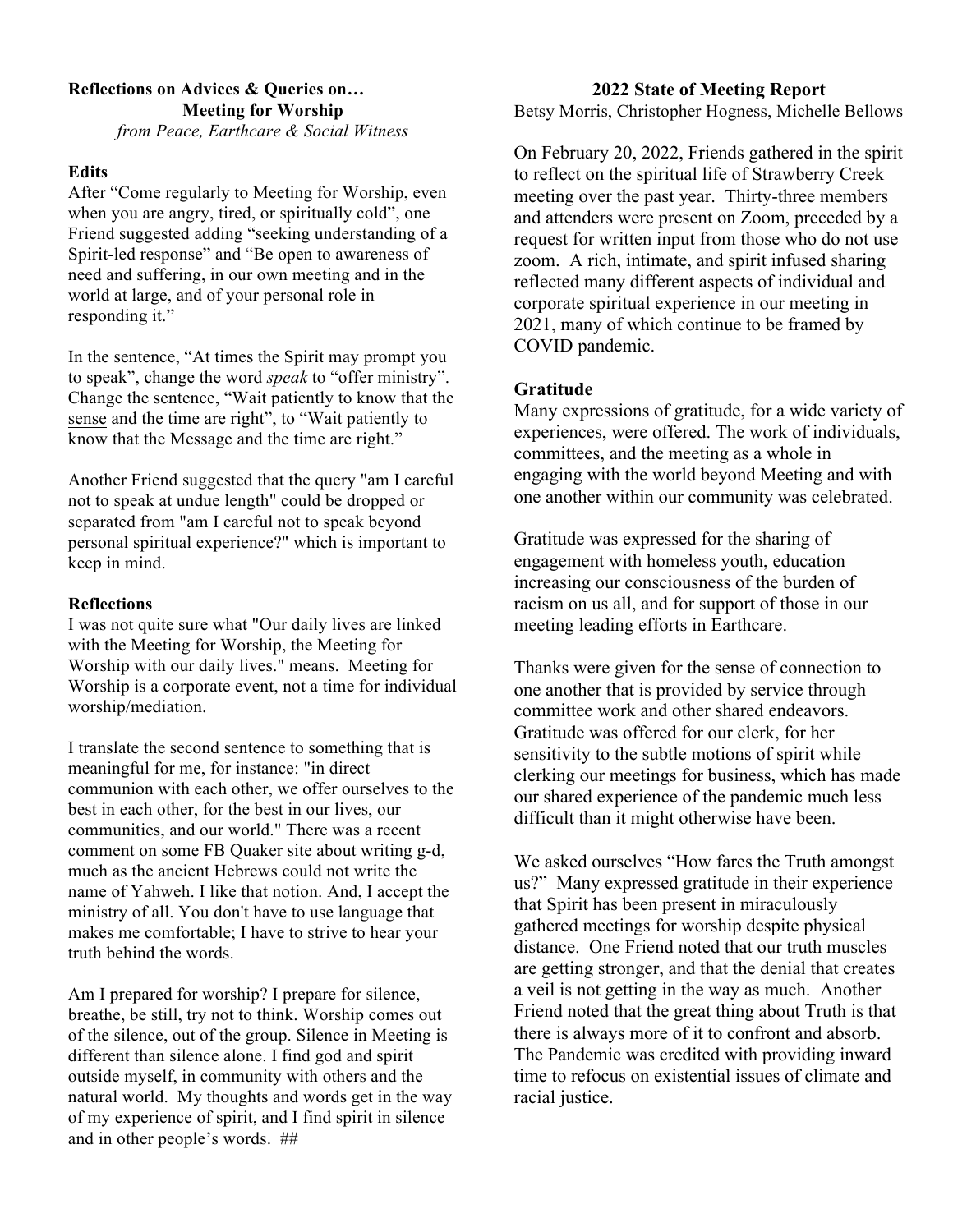The sense that our Meeting continues to make progress in these areas was seen as evidence that Spirit has been present, nurturing our meeting during the past year. Gratitude was expressed for the increased interweaving of climate and antiracism work amongst us.

A Friend noted that we are getting better at letting ourselves become uncomfortable—citing Dorothy Day that comfort can insulate and isolate. The impact of the minute on uprooting racism was offered as a point for reflection, and the query asking how our corporate work, as a meeting and as particular meeting committees, advances our work to dismantle racism, is seen as a seedling to be nurtured.

The favorable impacts of zoom on our meeting, including allowing participation by those for whom disability or distance would make it otherwise impossible, were held up in thankfulness. Gratitude was expressed for the practice of naming others to be held in the light immediately after close of meeting for worship, in an extension of worship.

### **Longing and Loss**

A deep longing for physical presence with one another was expressed. The pain of separation was mourned. The feeling of some that zoom presented an obstacle to the corporate experience of the transcendent was expressed. The impact of the lack of contact with those of our community for whom zoom is a barrier preventing participation, including in this listening meeting, was noted as a flip side to the increased inclusion of others.

# **Trepidation**

The consequences of not having a children's program since early in the pandemic were raised. Though the children's program committee has found meaning and value in continuing to meet, holding children in the light, investigating resources from the wider Quaker community and elsewhere to support families with children, these activities are limited in their impact.

The long-term existential implications of the aging of our meeting were raised. The short-term implications include a declining number of individuals to fill the numerous positions required

for our meeting to function. Some new attenders and one renewed member have become part of our community through the zoom connection over the past year. No clarity was offered in how we will grow as a community going forward.

## **Crossing a threshold**

A sense that we have come through a significant time and are on the threshold of a new chapter in the life of our meeting was expressed. The value in looking back at this recent time as we prepare for our new life together, in a form to be determined, was expressed. Trust was expressed in the deep work of Worship and Ministry with our meeting community in preparing the ground for a hoped for coming together soon in a blended meeting. This will be different.

We have opportunities to consider how to retain some new experiences from the last year, such as the random shuffling of people in break-out rooms for social time after meeting (with conversation on basic day-to-day life experiences occurring then when it hasn't in other formats), to renew old practices (sitting in a room with both those you agree and disagree with), and to try new ones, in some cases following the leading of those breaking new ground thru participation in new communities including houseless teenagers--in our midst. ##

# **PacYM Summer Gathering July 22-27**

Friends of all ages from all corners (and inbetween) of our Pacific Yearly Meeting community are invited to gather July 22-27 either in person at Mount Madonna Center near Watsonville, or remotely, via Zoom, under the theme "Beloved Community. What Does it Mean to Belong? To Ourselves? To Each Other? To the Earth?" To read the Clerk's Call (on this theme) and for information, see **www.pacificyearlymeeting.org**

# **Elders/Aging Interest Groups Forming**

Care of the Meeting is organizing small groups to share on age-related (legal, emotional, right-to-die, etc) issues. If interested please email Janet Piggens jpyoga@att.net to indicate whether a 7pm Zoom meeting on Tues March 29 or Wed March 30 will work for you. The purpose of this initial meeting is find out areas of common interest. You'll receive a Zoom link via email.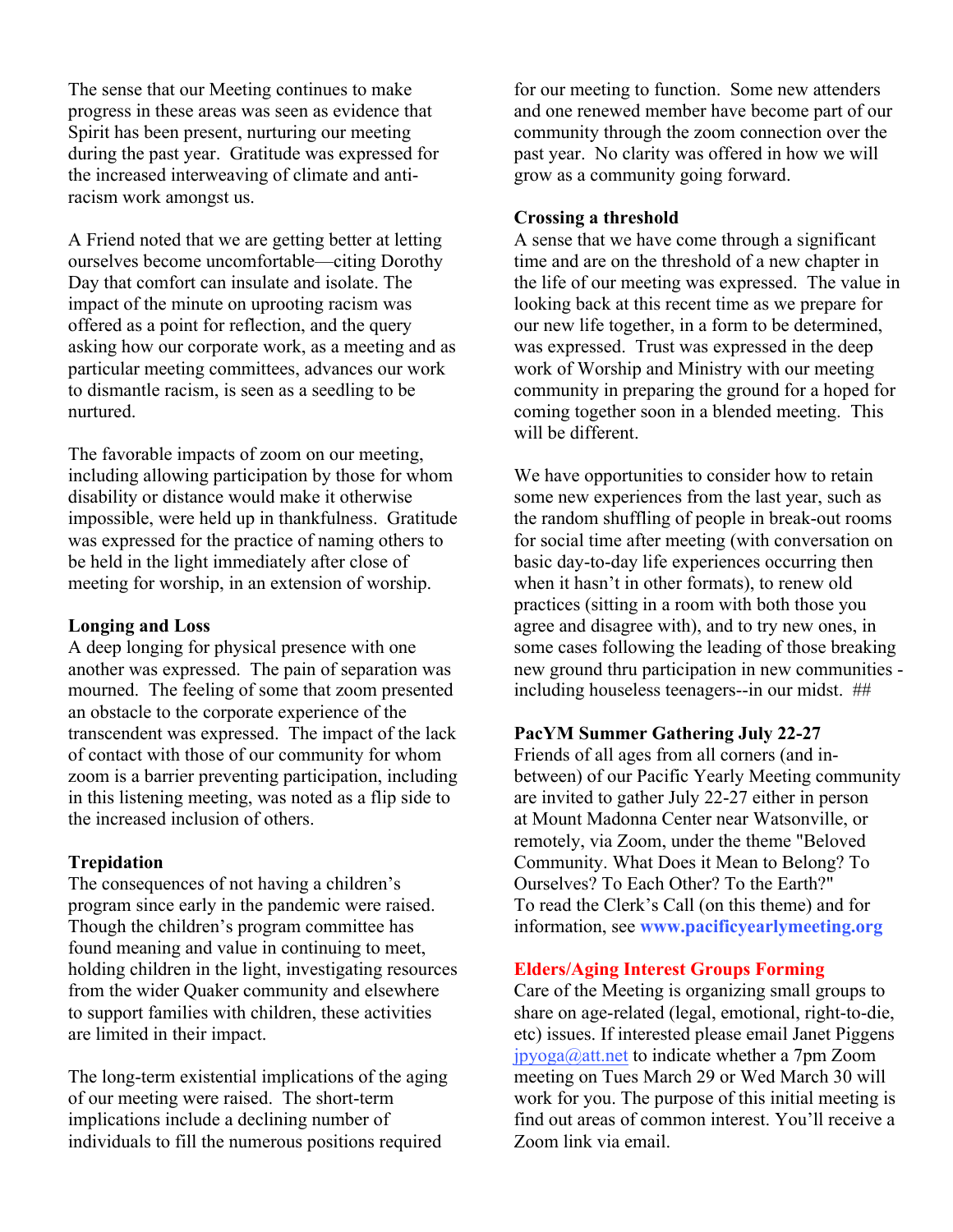### *Worship and Ministry Committee (March 13, 2022)* **REPORT on REOPENING**

*In the united stillness of a truly 'gathered' meeting there is a power known only by experience.... There are perhaps few things which more readily flow 'from vessel to vessel' than quietness. The presence of fellowworshippers in some gently penetrating manner reveals to the spirit something of the nearness of the Divine Presence. —Caroline E. Stephen, 1908*

Worship and Ministry is grateful for all the work of the Blended Berries and also to have been informed by their guiding principles:

- *Trust "Moving at the Speed of Trust" (an expression of faith in Quaker process)*
- *Treat everyone Equally (commitment to offer each of us the same options)*
- *Treasure the Vulnerable (a belief that we all benefit when no one is excluded.)*

We have had two listening meetings and at least two discussions at Business Meeting which helped us to better shape a proposal to reopen our meeting for in-person meetings for worship.

*The proposal will only be implemented when we feel the Meeting is ready to meet in person.* 

# **THE PROPOSAL**

# **A. Health and Safety Recommendations**

Our intent is to make meeting in person as safe as possible. For those wishing to meet in-person the following guidelines will be observed based on the advice of SCMM member Dr. Laura Miller. She is advising that we use the Alameda County R sub e measure, (the reproduction rate of the Covid virus) be below .7 (at the height of Omicron, the rate was at 1.6). She is also taking into account the current very low number of cases, the county's high vaccination rate and that our hospitals have more than enough capacity at present. We understand that conditions may change and plans may need to be adjusted. This is the first phase of our reopening.

1. The universal precautions of masking, social distancing and ventilation will be practiced. Based on Dr.Laura Miller's recommendations, we will not be requiring proof of vaccinations. However, we encourage all who are able to become vaccinated.

2. Masks will be worn indoors, even during ministry. Masks will be also be worn outdoors.

3. The multipurpose room's capacity will be 30-39.

4. Chairs will be preset. Chairs may be moved next to another with mutual agreement.

5. Those who arrive after the room's capacity has been reached will be seated outdoors. Those needing indoor seating because of a disability may contact the greeter to reserve a seat in the meeting room.

6. The multipurpose room will be ventilated with heater fans drawing fresh air through the North door and fans blowing air out through the South door. The Meeting would purchase heaters and fans and the construction of a sturdy, collapsible frame for the fans. The Meeting will purchase or construct a cabinet which would store the ventilation and tech equipment. Some people may want to bring warm clothing and/or lap blankets.

7. In the event of excessive heat or smoke, the meeting would be held on zoom only, that is, no indoor or outdoor meeting will occur at B-Tech. The meeting will be notified through list serve the night before.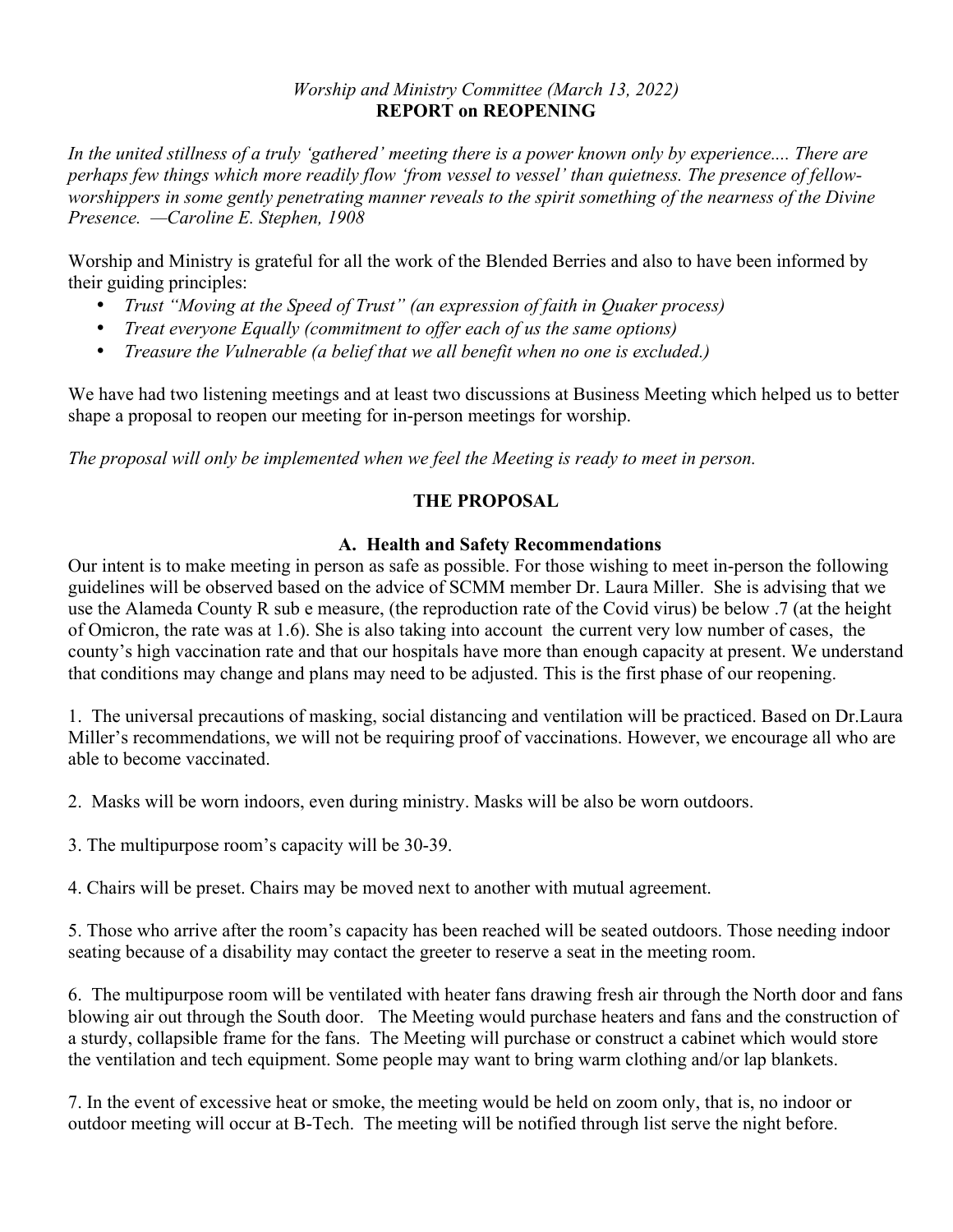8. We will exit the meeting room at rise of meeting for socializing outdoors.

9.Touching and hugging is appropriate with mutual agreement.

10. At first, refreshments will not be offered during social hour. Drinks and food availability will be considered in the next phase of reopening.

11. The First Day Children's Program hopes to open a few weeks after the reopening of the meeting.

# **B. Blending Zoom and In Person Participants**

The Meeting will be experimenting with different technologies to combine Zoom and in person participants. These technologies may include:

- 1. If possible, the Meeting will use the B-Tech internet system. Or, if necessary, the Meeting will use a hotspot device and T-Mobile Internet Service.
- 2. The Meeting will purchase wireless microphones. In person participants who wish to give ministry would stand (or raise their hand) and a volunteer would bring over the microphone and hold it close to the minister's face. Speakers currently owned by James Hosley would be used to both allow Zoom ministers and in person ministers to have their message amplified by the sound system. If necessary, additional speakers would be purchased. Additionally, there may be a microphone on a stand so that ministers could walk to it and give ministry.
- 3. We will try to provide Zoom participants with a view of the Meeting room by the use of a camera which would be loaned to the Meeting. The webcam would be placed so that attenders who did not want to appear on camera would have a seating section reserved for this purpose. If this camera is found to be inadequate, the Meeting may purchase another device.
- 4. We will initially not have a screen or TV monitor in the multipurpose room which shows the Zoom participants. In the future this may be a possibility.

# C. Volunteers

In order to bring our vision to fruition about five volunteers each First Day will need to come forward to help-- one each for sound and zoom, two for set-up and take-down.

# D. On Site Storage

We will need to obtain a storage cabinet or shed to store on site our tech and ventilation equipment.

# E. Evaluation

An Evaluation Subcommittee will be created by Worship and Ministry to encourage and receive responses to the Experiment. These will be forwarded to Worship and Ministry and other committees as appropriate.

# F. Timing

The Meeting will not start the experiment until all components are ready. We cannot begin unless we have sufficient volunteers to staff the reopening. Because the BUSD requires two weeks' notice, the soonest we could do this is two weeks after the Meeting decides to reopen and sufficient people have volunteered.